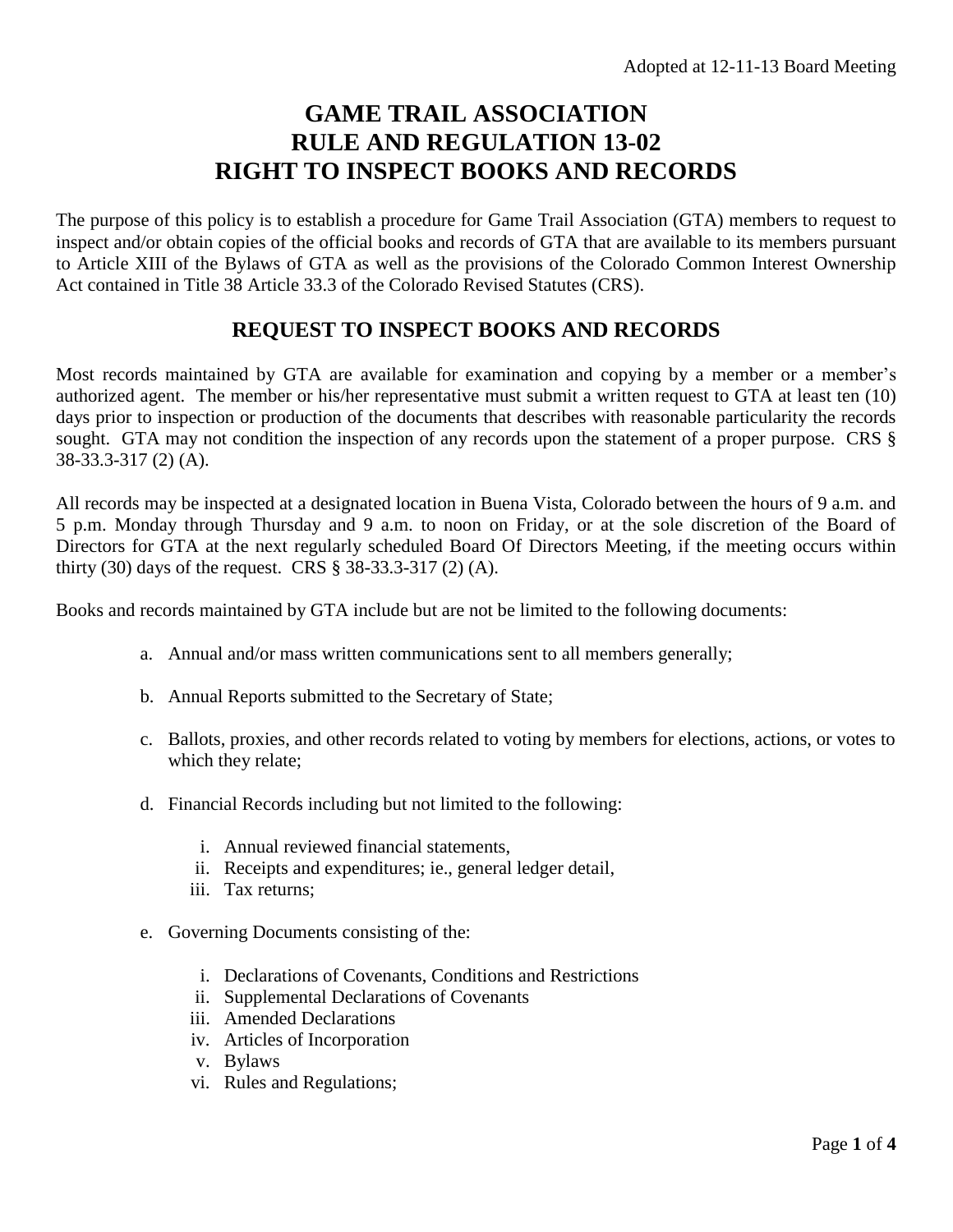- f. Monthly Board of Director Minutes;
- g. Membership list that includes the names of all members along with their mailing address and GTA address if different than their mailing address;
- h. Records of ACC and/or Board approval or denial of design or architectural requests from members;
- i. Reserve Studies;
- j. Resolutions adopted by the Board relating to the characteristics, qualifications, rights, limitations, and obligations of members or any class or category of members;
- k. Written communications among and the votes cast by GTA Board Members directly relating to an action taken by the Board without a meeting;
- l. Written Contracts.

The records GTA is required to produce is governed by specific time periods contained in CRS §§ 38-33.3-317 and CRS § 38-33.3-209.4

Records may only be inspected in the presence of the GTA Financial and Administrative Assistant (Assistant) and/or a Board Member. No original records may be removed from the custody of the GTA Assistant, including removal by Board Members. The GTA Assistant must keep the original records intact once these records are organized; indexed and digital backup copies have been created. This is to protect the integrity of the original records.

A right to copy records includes the right to receive copies by photocopying or other means including the receipt of copies through electronic transmission (PDF or its equivalent), if requested by the member. GTA is not obligated to compile or synthesize information. CRS § 38-33.3-317 (4), (5) and (6).

The member requesting copies of records shall complete the attached "Exhibit A" providing the member's name, filing and lot number, and a description of the records requested with sufficient particularity so that the records requested can be identified and produced.

A member must sign the Records Request Form and by so doing expressly represents that the records requested, produced and/or copied will not be used for commercial or other illegal purposes and understands that any use of GTA's membership list or any part thereof other than for a member's interest as a member is expressly prohibited without the express consent of the Board of Directors.

The completed form shall be sent to the GTA President, P. O. Box 4110, Buena Vista, CO 81211. Estimated charges for labor and material to research and create copies of the records will be included in the GTA response letter and must be paid prior to any inspection or copying of records. GTA reserves the right to recover the full cost of all labor and materials if the initial payment is not adequate to cover the actual costs. Any balance owed must be paid before any documents are produced or copies provided. There will be no charge for providing members copies of documents that pertain to their own property such as dues, assessments and liens to support the payment of such or in conjunction with the sale of the property.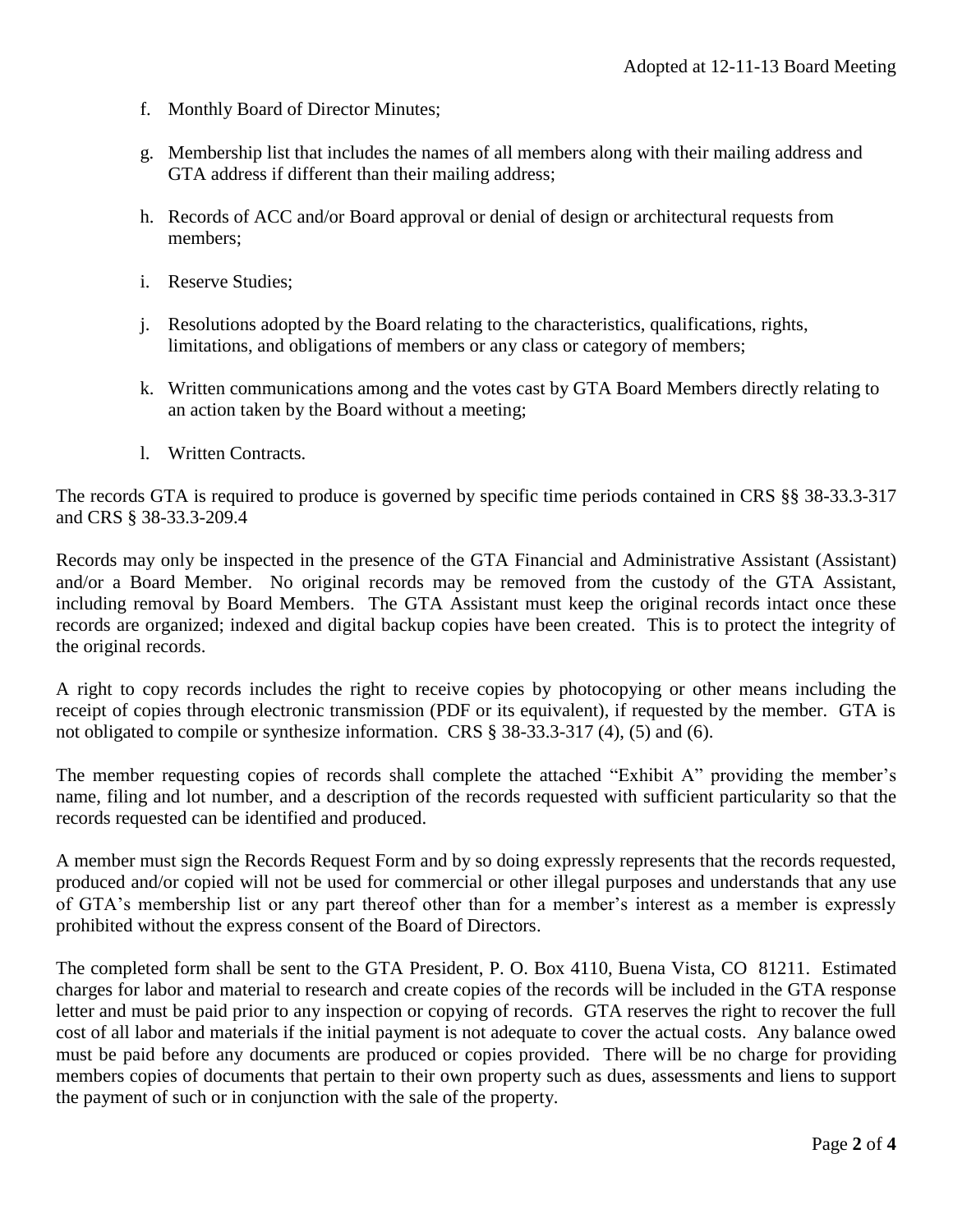GTA records and information contained within those records shall not be used for commercial purposes or in any other manner prohibited by Colorado law. CRS § 38-33.3-317 (2) (B) and (7).

Consistent with the rights of each individual member to privacy, attorney-client confidentiality and other considerations, the following records shall not be made available for inspection and copying without the express written consent of the Board of Directors. CRS § 38-33.3-317 (3):

- $\triangleright$  Architectural drawings, plans, and designs, unless released upon the written consent of the legal owner of the drawings, plans, or designs;
- $\triangleright$  Contracts, leases, bids, or records related to transactions to purchase or provide goods or services that are currently in or under negotiation;
- $\triangleright$  Communications with legal counsel that are otherwise protected by the attorney-client privilege or the attorney work product doctrine; confidential litigation files and matters covering "consultation with legal counsel concerning disputes that are the subject of pending or imminent court proceedings" or are "privileged or confidential between attorney and client";
- $\triangleright$  Disclosure of information in violation of law:
- $\triangleright$  Files involving "investigative proceedings concerning possible or actual criminal misconduct";
- $\triangleright$  Any matter "the disclosure of which would constitute an unwarranted invasion of individual privacy";
- Inter-office memoranda, preliminary data, working papers and drafts, and general information or investigations, which have not been formally approved by the Board of Directors;
- $\triangleright$  Information regarding elections that would violate the secret nature of the ballot;
- Records or minutes of an executive session of the GTA Board of Directors;
- $\triangleright$  Individual member information other than the information of the requesting member.

The following books and records maintained by GTA are not subject to inspection and copying, and shall be withheld, to the extent that they are or concern. CRS § 38-33.3-317 (3-5):

- $\triangleright$  Personnel or salary records relating to specific individuals; or
- Personal identification and account information of members, including bank account information, telephone numbers, electronic mail addresses, driver's license numbers, and social security numbers.